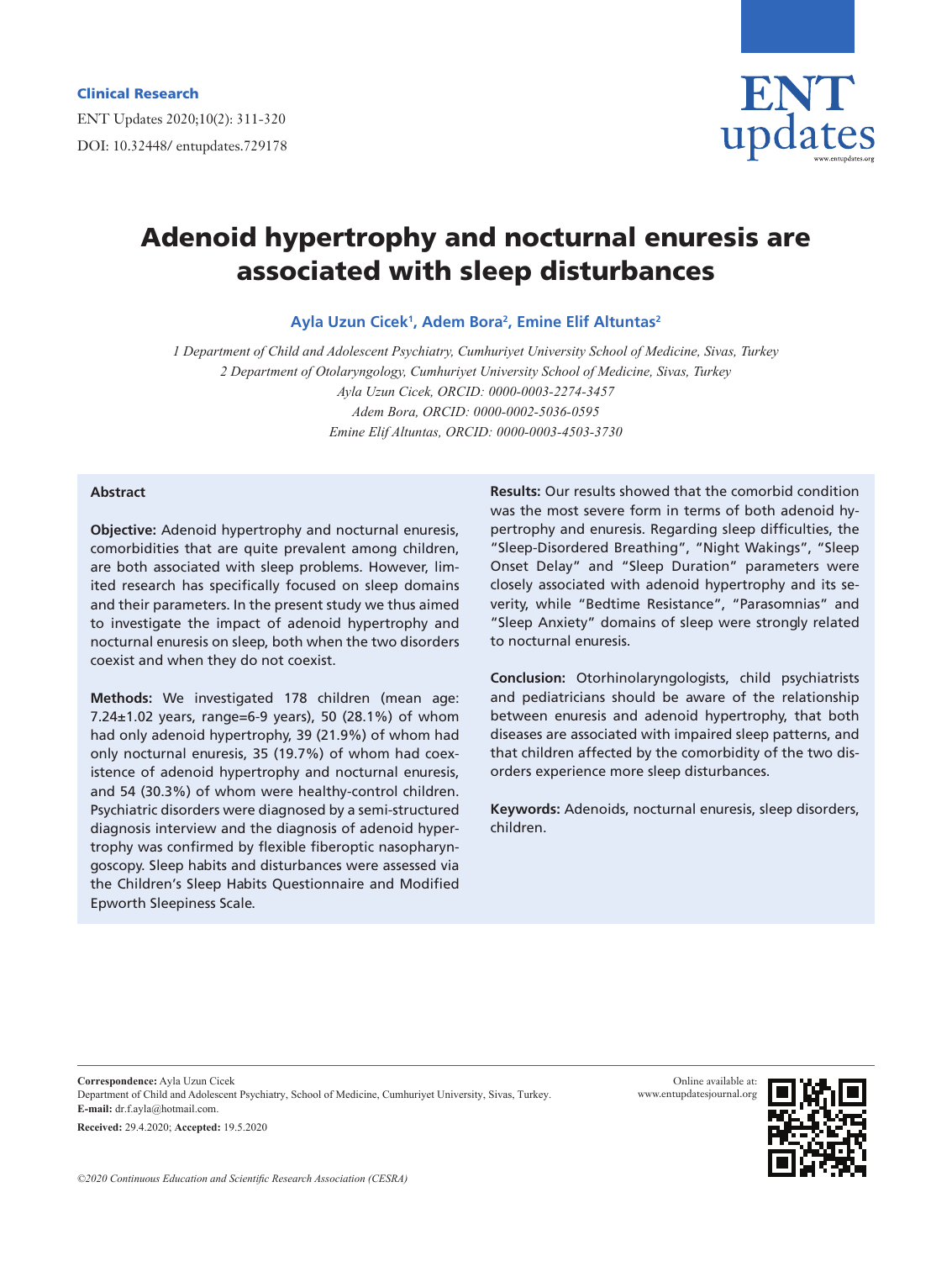# **Introduction**

Obstructive sleep-disordered breathing, a complex, multifactorial syndrome, is characterized by frequent and repetitive episodes of upper airway obstruction during sleep. Adenoid hypertrophy, a condition frequently encountered in otolaryngology clinics in childhood, is one of the most common pathologies associated with upper airway obstruction and obstructive sleep-disordered breathing in the pediatric population.[1,2] Chronic and repetitive upper airway obstruction arising from adenoid hypertrophy can lead to sleep problems including mouth breathing, snoring, increased respiratory effort, sleep fragmentation and frequent awakenings, obstructive sleep apnea (OSA) or witnessed apnea, decreased rapid eye movement (REM) sleep, unrefreshing sleep, excessive daytime sleepiness, and enuresis.[1-3]

Enuresis, another common pediatric problem observed in general practice, is defined as intermittent urinary incontinence (whether involuntary or intentional) that is not consistent with a child's developmental age (over the age of 5 years). The three main types of enuresis consist of nocturnal (night-time) only, diurnal (daytime) only, and both nocturnal and diurnal. Nocturnal enuresis, also known as bedwetting, characterized by a failure to control urination and thereby urinary incontinence while sleeping [throughout this paper, the terms "enuresis" and "nocturnal enuresis" will be used interchangeably in most areas]. Enuresis is divided into two subtypes depending on the absence or presence of the previous dry period for longer than 6 months during sleep. Primary enuresis refers to children who have never had a dry period longer than 6 months during sleep, while secondary enuresis applies to children who have a return after a dry period of at least 6 months.[4,5] The etiology and causes of enuresis are multifaceted. Underlying problems include genetic, developmental, psychological, urinary, hormonal and sleep-related factors.[5] Accumulated evidence indicates that enuresis is closely related to obstructive sleep-disordered breathing and adenoid hypertrophy, and that concomitant enuresis is observed quite frequently in children with adenoid hypertrophy. Also, nocturnal enuresis has been associated with more negative consequences of adenoid hypertrophy such as sleep apnea syndrome.<sup>[6-9]</sup> Previous studies have documented that the prevalence of enuresis is 22-42% among children with adenoid hypertrophy and 8-47% among children with upper airway obstruction, with prominent improvement of enuresis after surgery.<sup>[6,9,10]</sup>

Regarding the relationship between nocturnal enuresis and adenoid hypertrophy, it has been emphasized that nocturnal enuresis may be a symptom, sign and result of adenoid hypertrophy  $[6-9]$ , and that the relationship has been mainly linked to sleep pathologies and upper airway obstruction caused by adenoid hypertrophy. It is highlighted that upper airway obstruction and sleep apnea increase water and sodium excretion by increasing the nighttime release of atrial natriuretic peptide due to the stimulation of right atrial receptors originating from alterations of intrathoracic pressure, which in turn, can cause enuresis. Moreover, obstructive respiratory events including adenoid hypertrophy decrease arousal response, disturb urodynamics, increase bladder pressure by elevating intra-abdominal pressure, and these changes impair the secretion and diurnal rhythm of vasopressin (antidiuretic hormone), which regulates fluid balance. Also, large adenoids interrupt sleep architecture by blocking normal breathing and reduce normal brain and brain stem control of urinary function, which can lead to enuresis.[7,11,12]

On the other hand, enuresis itself is also associated with sleep problems, even though obstructive respiratory events and disturbed sleep patterns are quite common among children with nocturnal enuresis. The most common sleep pathologies include sleep deprivation triggered by sleep fragmentation, increased deep sleep, elevated sleep arousal thresholds (i.e., fewer arousals or deeper sleep), frequent cortical arousals, periodic limb movements, and daytime sleepiness.<sup>[13-21]</sup>

As a result, both enuresis and adenoid hypertrophy are characterized by sleep problems, but data on which of the two has a more disruptive effect on the sleep mechanism is limited. Also, it has not been adequately investigated which sleep parameters are more affected. In this study, we therefore aimed to examine the impact of adenoid hypertrophy and nocturnal enuresis on sleep both when the two disorders coexist and when they do not coexist.

### **Materials and Methods**

#### *Participants*

This cross-sectional study was performed with 178 children composed of 108 males (60.7%) and 70 females (39.3%) aged 6-9 years (mean 7.24±1.02 years, range=6-9 years). To evaluate the sleep domains and their parameters, four different groups of participants who were matched for age, gender, sociocultural characteristics and educational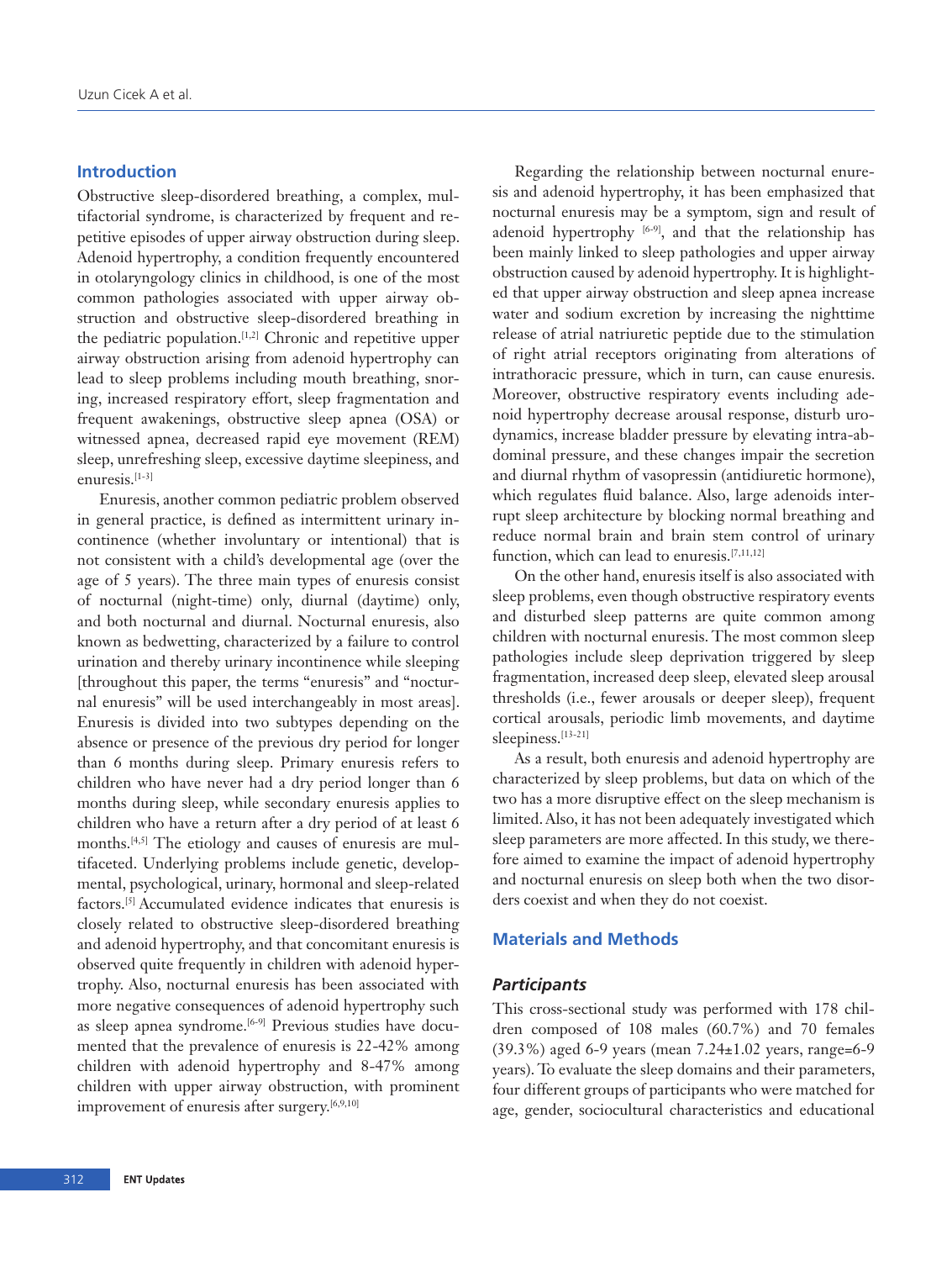attainment were chosen: the adenoid hypertrophy group, the nocturnal enuresis group, the comorbid diagnosis group of nocturnal enuresis and adenoid hypertrophy, and the control group. The adenoid hypertrophy sample consisted of 50 children (30 males (60%), 20 females (40%), mean age: 7.06±1.07 years) diagnosed with adenoid hypertrophy but no additional disorders including other obstructive pathologies in the upper respiratory tract such as tonsillary hypertrophy. The nocturnal enuresis sample was recruited from children who presented to the Child and Adolescent Psychiatry Outpatient Clinic with the complaint of bedwetting. The sample included 39 children (24 males (61.5%), 15 females (38.5%), mean age: 7.26±1.04 years) diagnosed with nocturnal enuresis but no additional physical and psychiatric disorders including other types of enuresis. Only children with primary nocturnal enuresis were enrolled in the study. The comorbid sample consisted of 35 children (22 males (62.9%), 13 females (37.1%) mean age:  $7.11 \pm 1.1$  years] diagnosed with adenoid hypertrophy and nocturnal enuresis but no additional disorder. Children in the control group were randomly recruited from normal children who were admitted to the pediatric clinic of the hospital. The control sample included 54 children (32 males (59.3%), 22 females (40.7%), mean age: 7.48±0.8 years) developing typically with no clinical diagnosis. All children were un-medicated at the time of examinations.

Children with any psychiatric disorders except primary nocturnal enuresis and any otolaryngological problems except adenoid hypertrophy were excluded from the study. Nocturnal enuresis dependent on the direct physiological effect of a substance (e.g. a diuretic, antipsychotic, or SSRI antidepressant) or a general medical condition (e.g. diabetes, a urological problem including urological anomalies and/or bladder instability, urinary tract infection, spina bifida or seizure disorder) were also exclusion criterion. We further excluded children with cystic fibrosis, asthma, known genetic or craniofacial anomalies, cerebral palsy, overweight (body mass index [BMI] ≥85th percentile) and obesity (BMI ≥95th percentile), any other underlying systemic disease and children who had undergone adenotonsillectomy.

Regarding sleep hygiene, the children of the parents who answered the following questions as "usually" or "always" were also not included in the study: heavy exercise during the day, excessive consumption of drinks or foods containing caffeine after 5 PM (e.g., chocolate, cola), watching TV, video or DVDs to help fall asleep, engaging

in exciting or stimulating activities in the hour before bedtime (e.g., rough play, video games, sports).

## *Procedure*

Each child and his/her parents were evaluated with a semi-structured psychiatric interview (Turkish version of the Schedule for Affective Disorders and Schizophrenia for School-Aged Children- Present and Lifetime Version, DSM-5-K-SADS-PL-DSM-5-T) to identify the presence of any current or past psychopathology.[22,23] Also, all children underwent a physical examination and a detailed otorhinolaryngological examination, and children who had mouth breathing during sleep, snoring or witnessed apnea were assessed by flexible fiberoptic nasopharyngoscopy to confirm the diagnosis of adenoid hypertrophy. The size of adenoid tissue was categorized between grades I and IV according to the percentage of adenoid tissue that occurred with blockage of the posterior choana in a sitting position and at rest: 0-25% (grade 1), 25-50% (grade 2), 50-75% (grade 3),  $75-100\%$  (grade 4).<sup>[24]</sup> Severe hypertrophy was considered grade 3 and above, while grade 2 and below were allocated as mild hypertrophy.

After a full verbal explanation of the study, for all participants who were accepted to participate in the study, a written and verbal informed consent was obtained from the parents of each child. This study was approved by the local Ethics Committee of the Medical Faculty of the Sivas Cumhuriyet University and performed in accordance with Good Clinical Practice procedures and the current revision of the Declaration of Helsinki (No: 2019-12/18, Date: 11.12.2019).

## *Data Collection Tools:*

*Demographic information form:* Participants' socio-demographic characteristics (age, sex, place of residence, family characteristics, etc.) and clinical data (participants' health and disease status, individual and family history, features of nocturnal enuresis and adenoid hypertrophy, etc.) were obtained with a questionnaire designed by the researchers. This questionnaire was evaluated by the researchers during the examinations. We also recorded the body weight, height and body-mass index (BMI: body mass/height<sup>2</sup>) of each child using standard techniques.

*The Children's Sleep Habits Questionnaire (CSHQ):* The CSHQ is one of the widely used sleep-screening instruments for childhood sleep habits and disturbances devel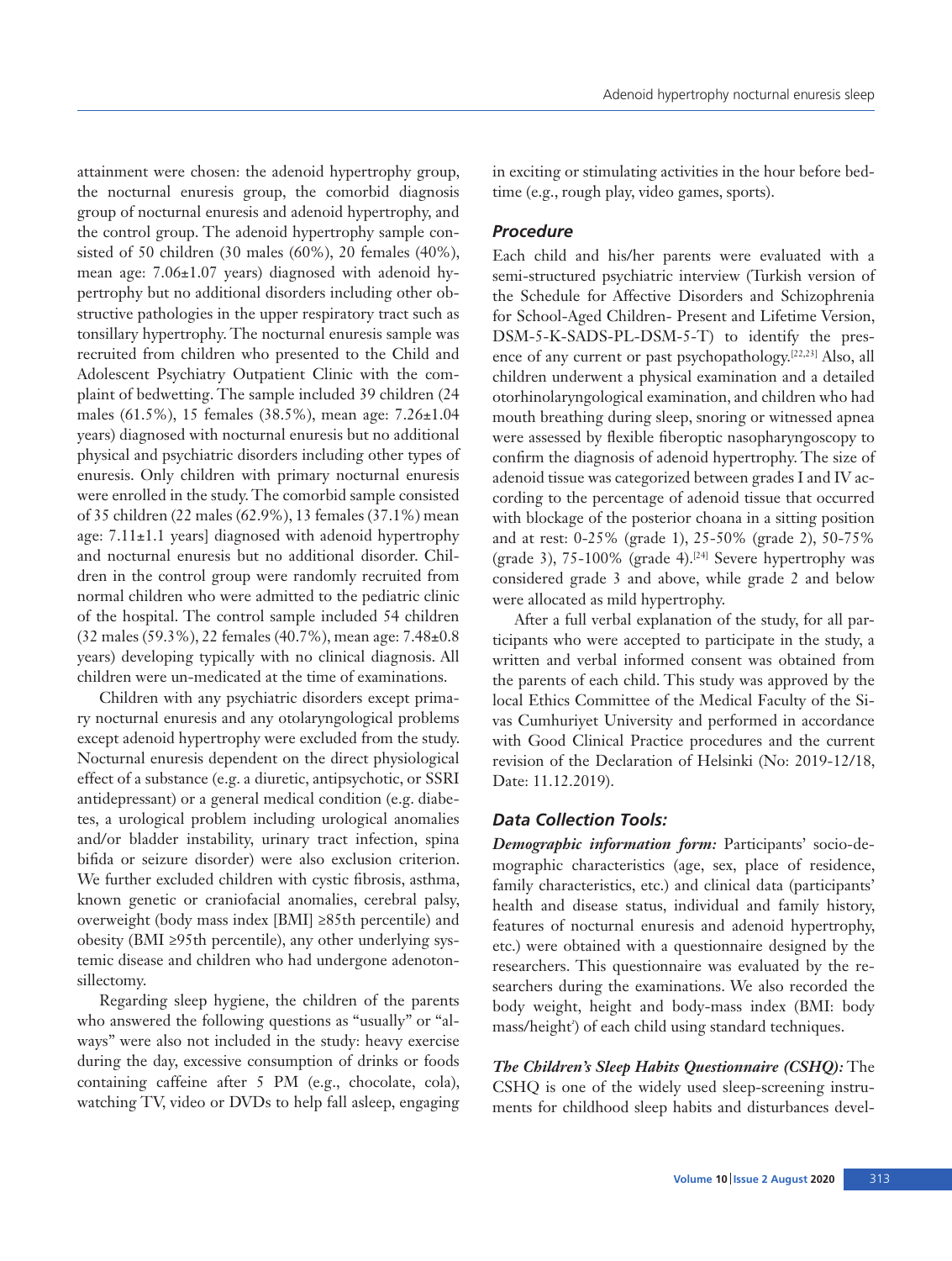oped by Owens et al. [25] The questionnaire, a parent-rated questionnaire, is rated on a three-point Likert scale ("rarely": never or 1 time within the past week; "sometimes": 2–4 times within the past week; "usually": 5–7 times within the past week). It is comprised of 56 items (of which 33 are scored questions), 8 subscales and a CSHQ total score. The subscales concerning sleep domains include Bedtime Resistance, Sleep Onset Delay, Sleep Duration, Sleep Anxiety, Night Wakings, Parasomnias, Sleep-Disordered Breathing, and Daytime Sleepiness. The Total Sleep Disturbances index score is obtained by summing the scores of all subscales, and ranges from 33 to 99. A total CSHQ score over 41 indicates the presence of clinically important sleep problems, with higher scores reflecting greater sleep disturbances. The Turkish validity and reliability study was performed by Perdahlı Fiş et al.<sup>[26]</sup>

*The Modified Epworth Sleepiness Scale (mESS)*: The mESS is a widely used inventory to assess the general level of daytime sleepiness in children. The scale is completed by children or their parents depending on the age of the child, and consists of 8 items evaluating the likelihood of falling asleep during commonly encountered situations.<sup>[27]</sup> Children or caregivers rate the likelihood of falling asleep in these eight different daily life situations/activities on a four-point Likert scale: no chance (0 points); slight chance (1 point); moderate chance (2 points); or high chance (3 points). The mean mESS score ranges from 0 to 24, a higher score indicates greater sleepiness. A mESS score over 10 suggests "excessive daytime sleepiness" and may represent the presence of underlying sleep disorders. The scale's Turkish psychometric properties were studied by Izci et al.[28]

# *Statistical Analysis*

All statistical analyses were performed using IBM SPSS Statistics version 22 (IBM Corp., Armonk, NY, USA). Normality was tested by a one-sample Kolmogorov-Smirnov test. Numerical and categorical data are given as mean ± standard deviation (SD), median (min-max), number (n) and percentage (%) as appropriate. Comparisons of groups were performed using chi-square test for categorical variables, and Kruskal-Wallis test and Mann–Whitney U test for continuous variables. Post hoc nonparametric Dunn's (Bonferroni) and nonparametric Tukey HSD method were used to determine which groups in our sample differed. A p value of <0.05 was accepted as statistically significant.

# **Results**

# *Sociodemographic characteristics of participants*

The study population consisted of 178 children between 6 and 9 years of age (mean age: 7.24±1.02 years), 50 (28.1%) of whom had only adenoid hypertrophy, 39 (21.9%) of whom had only nocturnal enuresis, 35 (19.7%) of whom had coexistence of adenoid hypertrophy and nocturnal enuresis, and 54 (30.3%) of whom were healthy-control children. The four groups did not differ significantly i n terms of age, gender, level of parental education, family income level, place of residence or the number of people per bedroom (p>0.05). On the other hand, the positive family history of enuresis differed between the groups. Children in the nocturnal enuresis group had a significantly higher family history of enuresis compared to other diagnostic groups and controls (p<0.001). Family history for enuresis of children in the comorbid group also showed a tendency to be higher than those of the only adenoid hypertrophy group and the control group, but the difference was not statistically significant. Furthermore, the four groups differed significantly in the mean scores of BMI (p=0.001); the scores of children in the adenoid hypertrophy group and the comorbid group were similar but significantly lower than those in the nocturnal enuresis group and the control group. The baseline demographic characteristics of the four groups are shown in Table 1.

# *Clinical features of participants*

Regarding the clinical features of enuresis, the amount of urine incontinence (bed-wetting vs. panties/pajamas wetting), and the number of bedwetting incidents overnight (1 vs. 2 and above) did not differ between the enuresis group and the comorbid group. In contrast, the frequency of enuresis within a week was significantly higher in the comorbid group than in the enuresis group  $(4.06 \pm 1.39 \text{ vs. } 2.87)$  $\pm$  1.15, p <0.001). With regard to the size of the adenoid tissue, we found that the rate of severe hypertrophy was higher in children in the comorbid group than children with only adenoid hypertrophy (p=0.032). Clinical features of participants are presented in Table 2.

# *Assessment/Evaluation of sleep habits and daytime sleepiness*

The mean scores of the Children's Sleep Habits Question-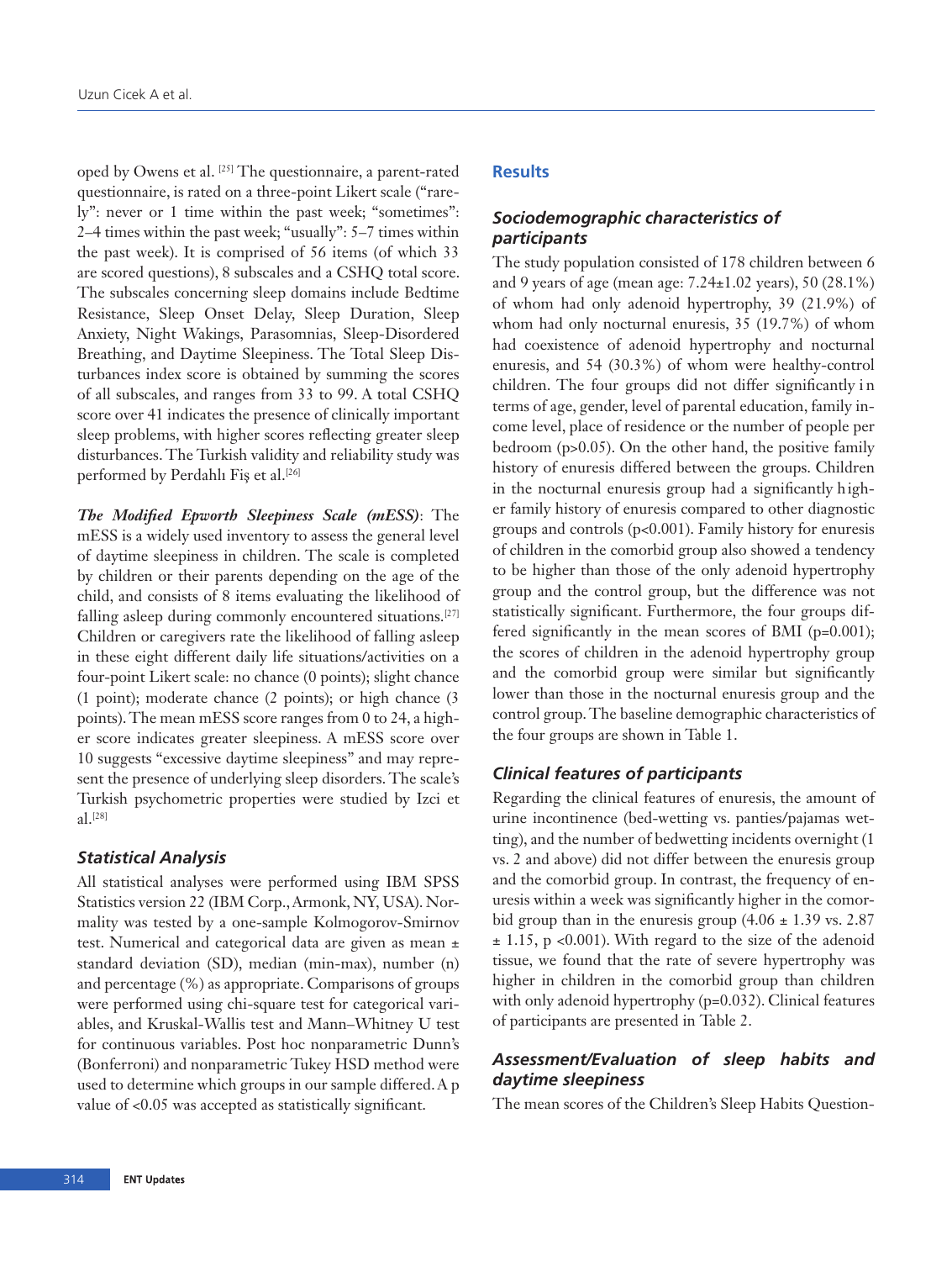| Table 1. Sociodemographic characteristics of participants. |                                           |                                                |                                                                 |                  |          |  |
|------------------------------------------------------------|-------------------------------------------|------------------------------------------------|-----------------------------------------------------------------|------------------|----------|--|
|                                                            | <b>Adenoid</b><br>Hypertrophy<br>$(n=50)$ | <b>Enuresis</b><br><b>Nocturna</b><br>$(n=39)$ | <b>Adenoid Hypertrophy</b><br>and Enuresis Nocturna<br>$(n=35)$ | Control (n=54)   | p-value* |  |
| Age (mean age $\pm$ SD)                                    | $7.06 \pm 1.07$                           | $7.26 \pm 1.04$                                | $7.11 \pm 1.10$                                                 | $7.48 \pm 0.88$  | 0.113    |  |
| Gender (n, %)                                              |                                           |                                                |                                                                 |                  |          |  |
| Male                                                       | 30(60)                                    | 24(61.5)                                       | 22(62.9)                                                        | 32 (59.3)        |          |  |
| Female                                                     | 20(40)                                    | 15(38.5)                                       | 13(37.1)                                                        | 22(40.7)         | 0.987    |  |
| Place of residence (n, %)                                  |                                           |                                                |                                                                 |                  |          |  |
| Urban                                                      | 34 (68)                                   | 25(64.1)                                       | 21(60)                                                          | 35(64.8)         | 0.901    |  |
| Rural                                                      | 16(32)                                    | 14 (35.9)                                      | 14 (40)                                                         | 19 (35.2)        |          |  |
| Family Income Level (n, %) <sup>+</sup>                    |                                           |                                                |                                                                 |                  |          |  |
| Minimum wage/less than minimum wage                        | 15(30)                                    | 18 (46.2)                                      | 11(31.4)                                                        | 25(46.3)         | 0.204    |  |
| Above the minimum wage                                     | 35(70)                                    | 21(53.8)                                       | 24 (68.6)                                                       | 29 (53.7)        |          |  |
| Level of education of the mother (n, %)                    |                                           |                                                |                                                                 |                  |          |  |
| Primary education and lower                                | 14 (28)                                   | 13(33.3)                                       | 12(34.3)                                                        | 20(37)           |          |  |
| Upper primary education                                    | 36(72)                                    | 26(66.7)                                       | 23(65.7)                                                        | 34 (63)          | 0.804    |  |
| Level of education of the father (n, %)                    |                                           |                                                |                                                                 |                  |          |  |
| Primary education and lower                                | 16(32)                                    | 13(33.3)                                       | 11(31.4)                                                        | 15(27.8)         |          |  |
| Upper primary education                                    | 34 (68)                                   | 26(66.7)                                       | 24 (68.9)                                                       | 39 (72.2)        | 0.943    |  |
|                                                            |                                           |                                                |                                                                 |                  |          |  |
| Family history of Enuresis Nocturna (n, %)<br>Yes          | 12(24)                                    | 28(71.8)                                       | 11(31.4)                                                        | 11(20.4)         |          |  |
| <b>No</b>                                                  | 38 (76)                                   | 11(28.2)                                       | 24 (68.6)                                                       | 43 (79.6)        | < 0.001  |  |
|                                                            |                                           |                                                |                                                                 |                  |          |  |
| Number of people per bedroom (n, %)                        |                                           |                                                |                                                                 |                  |          |  |
| Alone                                                      | 22(44)                                    | 18 (46.2)                                      | 16(45.7)                                                        | 21(38.9)         |          |  |
| $1+$                                                       | 19 (38)                                   | 15(38.5)                                       | 9(25.7)                                                         | 20(37)           | 0.745    |  |
| $2+$                                                       | 9(18)                                     | 6(15.4)                                        | 10(28.6)                                                        | 13(24.1)         |          |  |
| Body Mass Index (mean±SD)                                  | 18.55±0.81                                | $19.12 \pm 1.11$                               | 18.42±0.68                                                      | $19.20 \pm 1.19$ | 0.001    |  |

\* Chi-square test for categorical variables and Kruskal Wallis Test for continuous variables were used to test group differences.

<sup>†</sup> The level of income was determined by the minimum wage value on the date of the study.

naire and the Modified Epworth Sleepiness Scale of the participants are given in Table 3. Overall, the mean scores on all subscales of the Children's Sleep Habits Questionnaire and the mean scores of the Modified Epworth Sleepiness Scale were significantly different between the groups. Specifically, when analyzing sleep habits, the mean scores of children in the nocturnal enuresis group and the comorbid group on the "Bedtime Resistance" and "Parasomnias" subscales were significantly higher in comparison with children in the adenoid hypertrophy group and controls, and the scores of those in the adenoid hypertrophy group were significantly higher compared to the control group (p<0.001). In regard to the mean scores on the "Sleep Duration" and "Night Wakings" subscales, the differences between the groups were statistically significant (p<0.001); the mean scores of those in the adenoid hypertrophy group and the comorbid group were significantly higher than those of the other two groups, and the mean scores were similar in the nocturnal enuresis group and the control group. The mean scores of children in the adenoid hypertrophy group and the comorbid group on the "Sleep Onset Delay" and "Sleep-Disordered Breathing" subscales were significantly higher than those of the nocturnal enuresis group and the control group, and the scores of those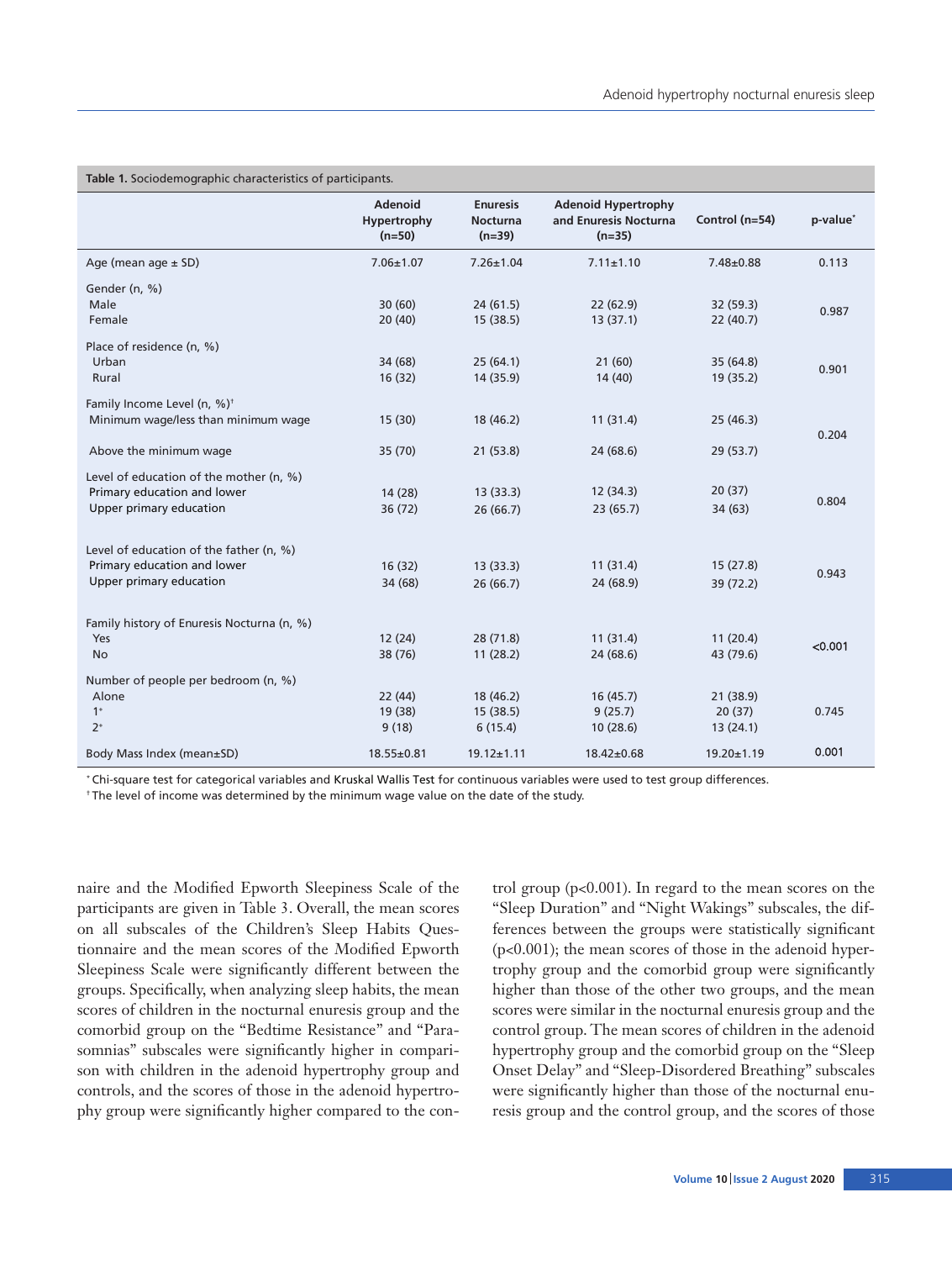#### **Table 2.** Clinical features of participants

|                                                         | <b>Adenoid</b><br>Hypertrophy<br>$(n=50)$ | <b>Enuresis Nocturna</b><br>$(n=39)$ | Adenoid Hypertrophy and<br><b>Enuresis Nocturna</b><br>$(n=35)$ | p-value <sup>*</sup> |  |
|---------------------------------------------------------|-------------------------------------------|--------------------------------------|-----------------------------------------------------------------|----------------------|--|
| Enuresis nocturna amount (n, %)                         |                                           |                                      |                                                                 |                      |  |
| Panties/pajamas get wet                                 | $\overline{\phantom{a}}$                  | 7(17.9)                              | 12(34.3)                                                        | 0.108                |  |
| Bed gets wet                                            | $\overline{\phantom{a}}$                  | 32(82.1)                             | 23(65.7)                                                        |                      |  |
| Frequency of enuresis (mean-nights (per week) $\pm$ SD) | $\overline{\phantom{a}}$                  | $2.87 \pm 1.15$                      | $4.06 \pm 1.39$                                                 | < 0.001              |  |
| Number of bedwettings overnight                         |                                           |                                      |                                                                 |                      |  |
| (n, %)                                                  |                                           |                                      |                                                                 |                      |  |
| $1+$                                                    | $\overline{\phantom{a}}$                  | 32(82.1)                             | 23(65.7)                                                        | 0.108                |  |
| $2+$                                                    | $\overline{\phantom{m}}$                  | 7(17.9)                              | 12(34.3)                                                        |                      |  |
| Size of adenoid tissue (n, %)                           |                                           |                                      |                                                                 |                      |  |
| Mild hypertrophy                                        | 37 (74)                                   | $\overline{\phantom{a}}$             | 18 (51.4)                                                       | 0.032                |  |
| Severe hypertrophy                                      | 13(26)                                    | $\overline{\phantom{a}}$             | 17(48.6)                                                        |                      |  |

\* Chi-square test for categorical variables and Mann-Whitney U Test for continuous variables were used to test group differences.

| Table 3. Mean scores of the Children's Sleep Habits Questionnaire and Modified Epworth Sleepiness Scale by diagnostic groups. / |  |
|---------------------------------------------------------------------------------------------------------------------------------|--|
|---------------------------------------------------------------------------------------------------------------------------------|--|

|                                          | <b>Adenoid</b><br>Hypertrophy<br>$(n=50)$ | <b>Enuresis</b><br><b>Nocturna</b><br>$(n=39)$ | <b>Adenoid Hypertrophy and</b><br><b>Enuresis Nocturna</b><br>$(n=35)$ | <b>Control Group</b><br>$(n=54)$ | p-value* |
|------------------------------------------|-------------------------------------------|------------------------------------------------|------------------------------------------------------------------------|----------------------------------|----------|
| Children's Sleep Habits Questionnaire    |                                           |                                                |                                                                        |                                  |          |
| <b>Bedtime Resistance</b>                | $8.38 \pm 0.94$                           | $9.0 + 8.85$                                   | $9.0 + 1.69$                                                           | $7.30 \pm 1.02$                  | < 0.001  |
| Sleep Onset Delay                        | $2.08 \pm 0.66$                           | $1.79 + 0.61$                                  | $2.46 \pm 0.56$                                                        | $1.54 \pm 0.69$                  | < 0.001  |
| <b>Sleep Duration</b>                    | $6.14 \pm 1.10$                           | $3.79 \pm 0.80$                                | $6.74 \pm 1.54$                                                        | $3.76 \pm 1.13$                  | < 0.001  |
| Sleep Anxiety                            | $4.98 \pm 1.02$                           | $7.03 \pm 1.13$                                | $7.09 \pm 1.85$                                                        | $5.06 \pm 0.89$                  | < 0.001  |
| Night Wakings                            | $5.48 \pm 1.23$                           | $3.69 \pm 0.73$                                | $5.66 \pm 1.28$                                                        | $3.33 \pm 0.72$                  | < 0.001  |
| Parasomnias                              | $8.84 \pm 1.03$                           | $10.79 \pm 0.76$                               | $10.86 \pm 1.24$                                                       | $8.15 \pm 1.07$                  | < 0.001  |
| Sleep Disordered Breathing               | $5.68 \pm 1.09$                           | $3.28 \pm 0.56$                                | $6.34 \pm 1.30$                                                        | $3.33 \pm 0.54$                  | < 0.001  |
| <b>Daytime Sleepiness</b>                | $12.56 \pm 1.48$                          | $12.41 \pm 1.75$                               | $15.23 \pm 2.35$                                                       | $10.44 \pm 2.26$                 | < 0.001  |
| Total Sleep Disturbances index score     | $51.68 \pm 3.39$                          | $51.49 \pm 3.70$                               | $61.60 \pm 6.39$                                                       | $43.35 \pm 5.95$                 | < 0.001  |
| Modified Epworth Sleepiness Scale (mESS) | $10.68 \pm 1.75$                          | $9.49 \pm 2.07$                                | $12.77 \pm 3.37$                                                       | $4.52 + 3.57$                    | < 0.001  |

\*Kruskal Wallis Test was used to test group differences.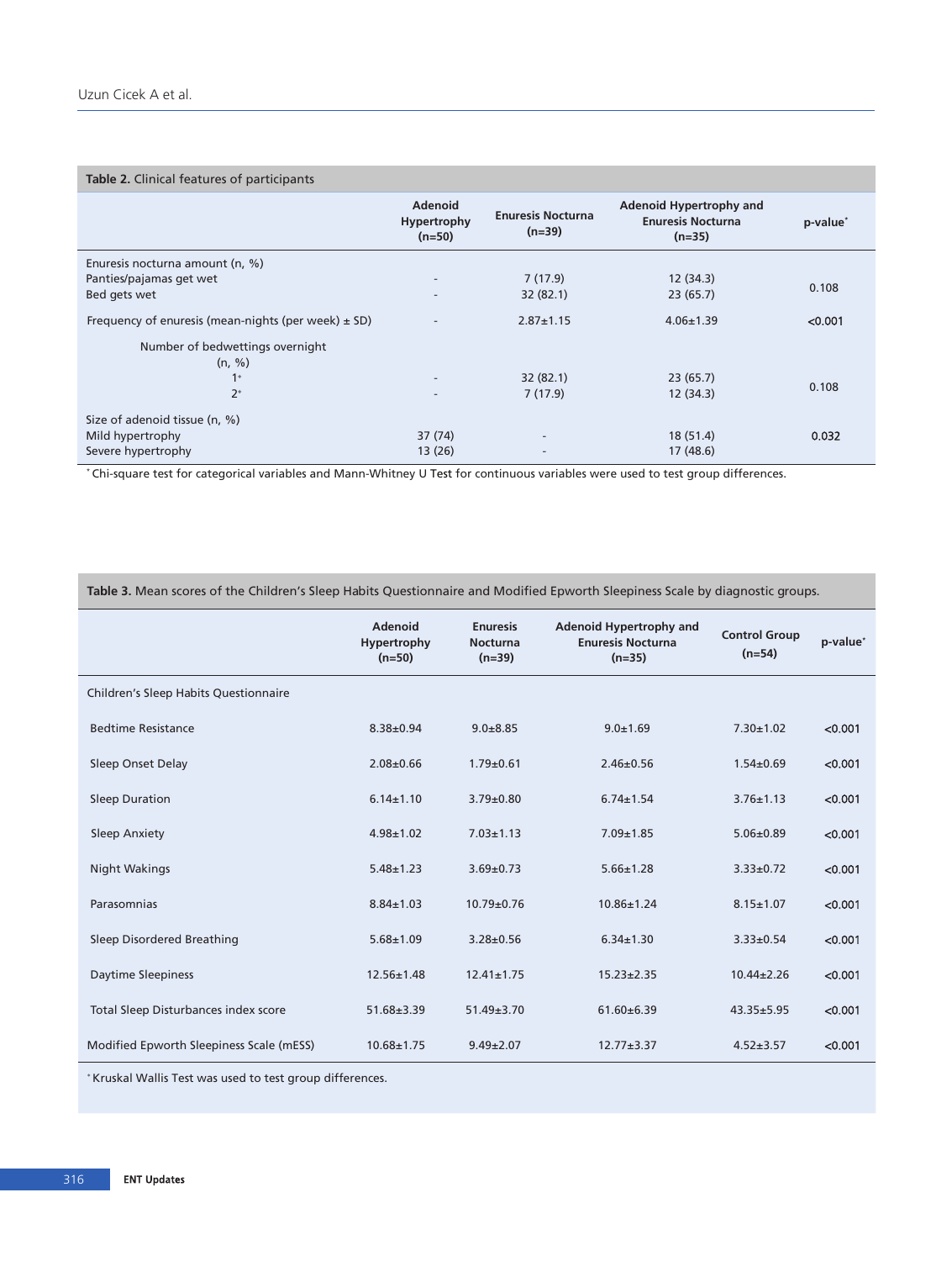in the nocturnal enuresis group were significantly higher than the control group (p<0.001). The mean scores of children in the nocturnal enuresis and the comorbid group on the "Sleep Anxiety" subscale were significantly higher than those of the other two groups, and the results were similar in the adenoid hypertrophy group and the control group (p<0.001). As for the mean scores of the "Daytime Sleepiness" subscale, the Total Sleep Disturbances index and the total score of the Modified Epworth Sleepiness Scale, the differences between the groups were also statistically significant (p<0.001); the mean scores of those in the comorbid group were significantly higher compared to the rest, and the mean scores were similar in the nocturnal enuresis group and the adenoid hypertrophy group but significantly higher than those in the control group (Table 3).

# **Discussion**

Nocturnal enuresis and adenoid hypertrophy, both of which are related to sleep problems, are common health problems among children, and their comorbidity is quite prevalent. In this study, we specifically investigated the sleep habits and patterns among children with adenoid hypertrophy and nocturnal enuresis both when the two disorders coexisted and when they did not coexist. Our findings lead us to suggest that children with enuresis and adenoid hypertrophy may suffer from additional complications related to a variety of sleep disturbances. Moreover, we found noteworthy differences in sleep domains between adenoid hypertrophy, nocturnal enuresis and comorbid diagnosis of nocturnal enuresis and adenoid hypertrophy.

First, our study revealed that children in the comorbid group had a more severe form of adenoid hypertrophy compared to children with adenoid hypertrophy only, and a higher frequency of enuresis than in children with enuresis only. This is in agreement with reports by studies suggesting that enuresis is more prevalent in children with severe adenoid hypertrophy, and strongly associated with the severity of adenoid hypertrophy [6,29,30], however, there are studies that do not confirm this relationship or do not report any relationship.[31] Heterogeneity in study settings and methodological differences of data sources, case definitions, and included age ranges may contribute to this great variability. Second, the results of the present study indicated that most of the sleep domains are more heavily affected by the comorbidity of adenoid hypertrophy and nocturnal enuresis rather than each being a single diagnosis. Our result reflecting that comorbidity is a more severe

form in terms of both adenoid hypertrophy and enuresis provides a solid explanation for this finding. Since both adenoid hypertrophy and nocturnal enuresis are related to impaired sleep patterns, sleep disturbances are likely to be overrepresented among children who have a comorbidity of both diseases.

Adenoid hypertrophy can lead to secondary mouth breathing, snoring and impaired sleep integrity by creating an obstruction in the upper respiratory tract and disrupting nasal breathing.[1-3] The mechanism underlying sleep problems is that adenoid hypertrophy, especially OSA, affects the integrity of both REM and non-REM sleep stages and causes frequent awakening episodes by means of snoring, episodic oxyhemoglobin desaturation and hypercapnia.[1,32] Interrupted sleep architecture and frequent waking from sleep give rise to unrefreshing and inefficient sleep, inadequate time of sleeping, poor sleep quality, and hence waking up in the morning without rest, and excessive daytime sleepiness.<sup>[1-3,32]</sup> On the other hand, nocturnal enuresis, a predominantly non-REM sleep phenomenon [15-17], also results in similar sleep problems, however, the relationship between enuresis and sleep disturbances is bidirectional. In general, immaturity of the sleep mechanism, elevated arousal thresholds (i.e., fewer arousals or deeper sleep), poor arousability, and increased deep sleep lead to nocturnal enuresis, while enuresis induces sleep fragmentation, frequent cortical arousals, sleep deprivation, and daytime sleepiness.<sup>[13-21,33]</sup> Further, as coping mechanisms with enuresis nocturna, parents' adoption of strategies related to waking the child to prevent bedwetting, or taking the child to the toilet while sleeping can provoke frequent nighttime awakening and fragmented sleep, thereby daytime sleepiness and poor sleep quality.[18]

More specifically, regarding the effects of enuresis, adenoid hypertrophy and the comorbidity of the two on domains of sleep, not surprisingly our findings demonstrated that sleep-related breathing disturbances are highest in the comorbid group and that the children with adenoid hypertrophy had more of these problems than children with enuresis. Conversely, children with enuresis did not differ from the control group in this sleep domain. Given that adenoid hypertrophy is the most common cause of upper respiratory obstruction and obstructive sleep-disordered breathing in pediatric patients this finding is not surprising. Adenoid hypertrophy may impair this sleep domain more than enuresis by causing nasal obstruction, snoring and sleep apnea, and also this impairment is correlated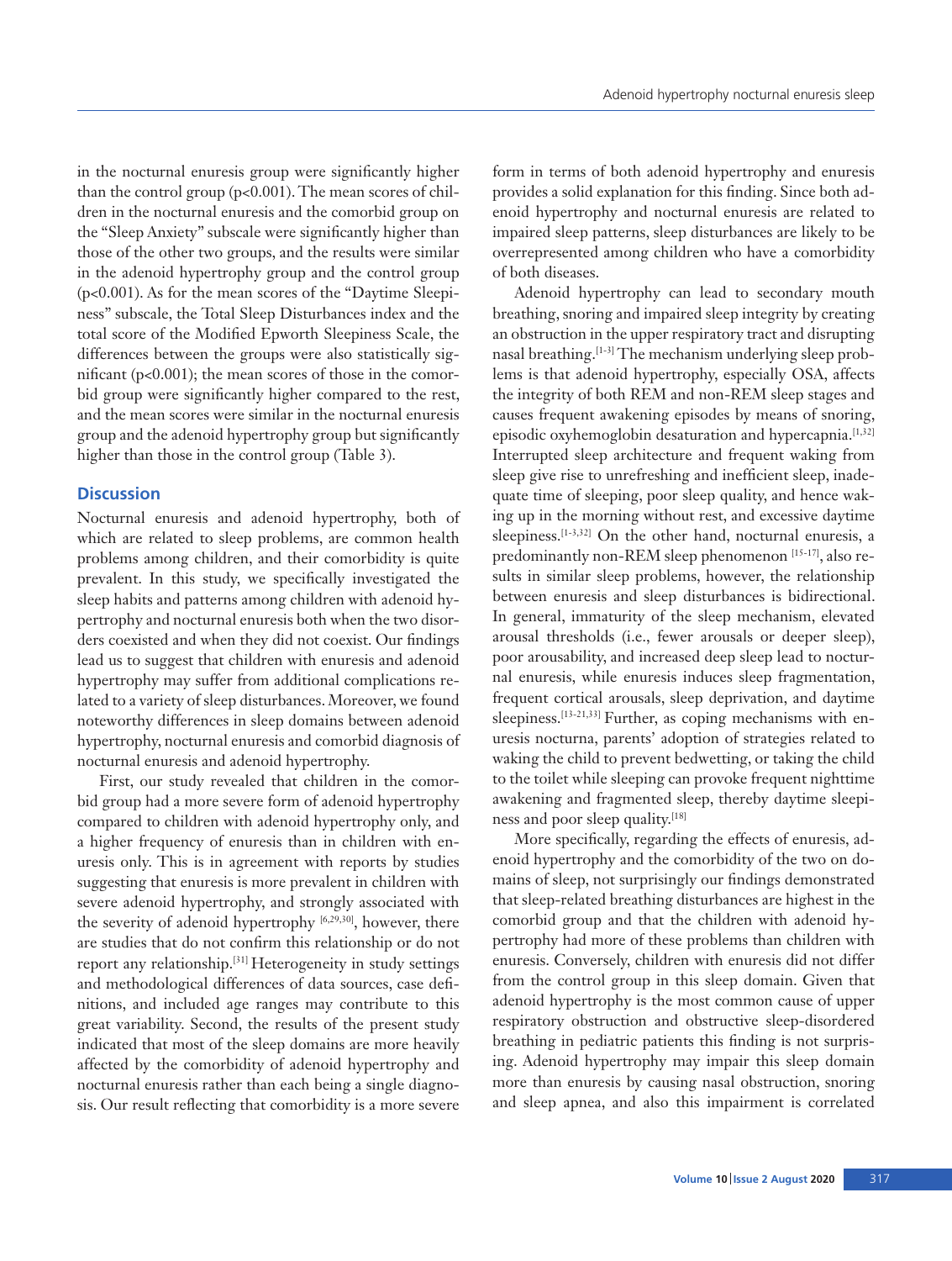with the severity of adenoid hypertrophy. We found that the 'Sleep Duration' and 'Night Wakings' dimensions of sleep were similar in the adenoid hypertrophy group and comorbid group, but were significantly more negatively affected compared to the enuresis and control groups. The two domains of sleep were similar in children with nocturnal enuresis and the controls. Short sleep time, frequent night awakenings, and sleep fragmentation may originate from snoring, snorts and gasps, apnea and mouth breathing during sleep since both upper respiratory tract obstruction and snoring are associated with cortical arousal, which triggers an autonomic activation and increased respiratory effort against a closed airway. It is evident that these two factors lead to short sleep time, disrupted sleeping-waking rhythm and intermittent awakenings.[34,35] On the other hand, although it did not differ from the control group in terms of sleep time and non-spontaneous awakenings in our study, in fact, nocturnal enuresis is related to sleep fragmentation and frequent cortical arousals.[16,18,19,21,33] Some authors have noted that children with enuresis display frequent nighttime awakenings, shorter periods of continuous sleep, and greater sleep fragmentation than controls.[15,18,20] Inconsistent results may be due to nocturnal enuresis being clinically heterogeneous.

Other domains of sleep, "Bedtime Resistance", "Sleep Anxiety" and "Parasomnias" were mostly observed in the comorbid group and the nocturnal enuresis group, which suggests that these dimensions are associated with enuresis. However, one of the items of the "parasomnias" subscale in the questionnaire that we used to evaluate sleep habits is related to bedwetting, which may explain the high dimension seen in this domain. Also, the other item of this subscale, "restless and moves a lot, in particular, periodic limb movements", is a frequently reported problem in enuretic children.[14,15,18] The "Bedtime Resistance" domain of sleep mostly evaluates the need to sleep with others (falling asleep in the bed of his/her parents or sibling, being afraid to sleep alone, and the need for parent(s) in the room to sleep) and problems of sleep initiation, which are more affected by the psychological state. These results coincide with those of other reports showing that children with enuresis need more time to fall asleep and are more afraid of going to bed compared to healthy controls, and studies have also indicated that enuretic children feel more tired prior to bedtime, and in the morning.<sup>[15,18]</sup> Again, the need for parent(s) in the room to sleep, being afraid of sleeping in the dark, being afraid of sleeping alone and trouble sleeping away constitute the "Sleep Anxiety" domain of sleep, which is more closely related to psychological factors and status. The high rate of sleep anxiety in enuretic children may be related to these children having difficulty sleeping outside their homes (with relatives, or on a trip), which is assessed with an item in the "Sleep Anxiety" subscale. Also, one of the sources of sleep disturbance in enuretic children is the fear or anxiety of bedwetting again at night, although we did not evaluate this in this study.[20]

Finally, regarding the "Daytime Sleepiness" domain and Total Sleep Disturbances index score of the Sleep Habits Questionnaire, and the total score of the Modified Epworth Sleepiness Scale, we found that children in the comorbid group experienced more daytime sleepiness, falling asleep at inappropriate times and general sleep disturbances compared to the rest. In both total scores and daytime sleepiness, children in the adenoid hypertrophy group and nocturnal enuresis group were similar but significantly higher than those in the control group. This is perhaps not surprising since the comorbid condition is a more severe form. On the other hand, our result, a similar level of daytime sleepiness between adenoid hypertrophy and enuresis, shows that the effects of both adenoid hypertrophy and enuresis are not limited to nighttime. Since daytime sleepiness and sleep deprivation due to sleep fragmentation are associated with difficulty in staying awake in quiet settings (e.g., class) and focusing attention, children who have difficulty keeping awake during the daytime are likely to experience mood and emotional changes, and learning and attention problems.[36,37] Daytime sleepiness and difficulty staying awake during the daytime or inadequate effective duration of wakefulness may be the consequences of low efficiency of sleep, frequent sleep fragmentation, and hence an unrefreshed feeling after an overnight sleep and a worse sleep quality.<sup>[13,20,21]</sup> Consistent with our results, previous studies have also highlighted the presence of a relationship between remarkably increased sleep fragmentation and excessive/clear daytime sleepiness in enuretic children.[21]

The strengths of this study are the assessment of the different types of sleep problems separately, with a relatively larger sample size, and the use of structured interview techniques in the psychiatric diagnosis process. However, our study has some limitations. First, the cross-sectional design of the study prevents generalization of the results and determination of definitive causality. Second, our measurements did not include polysomnography, which is the ideal method in this field. Finally, sleep evaluation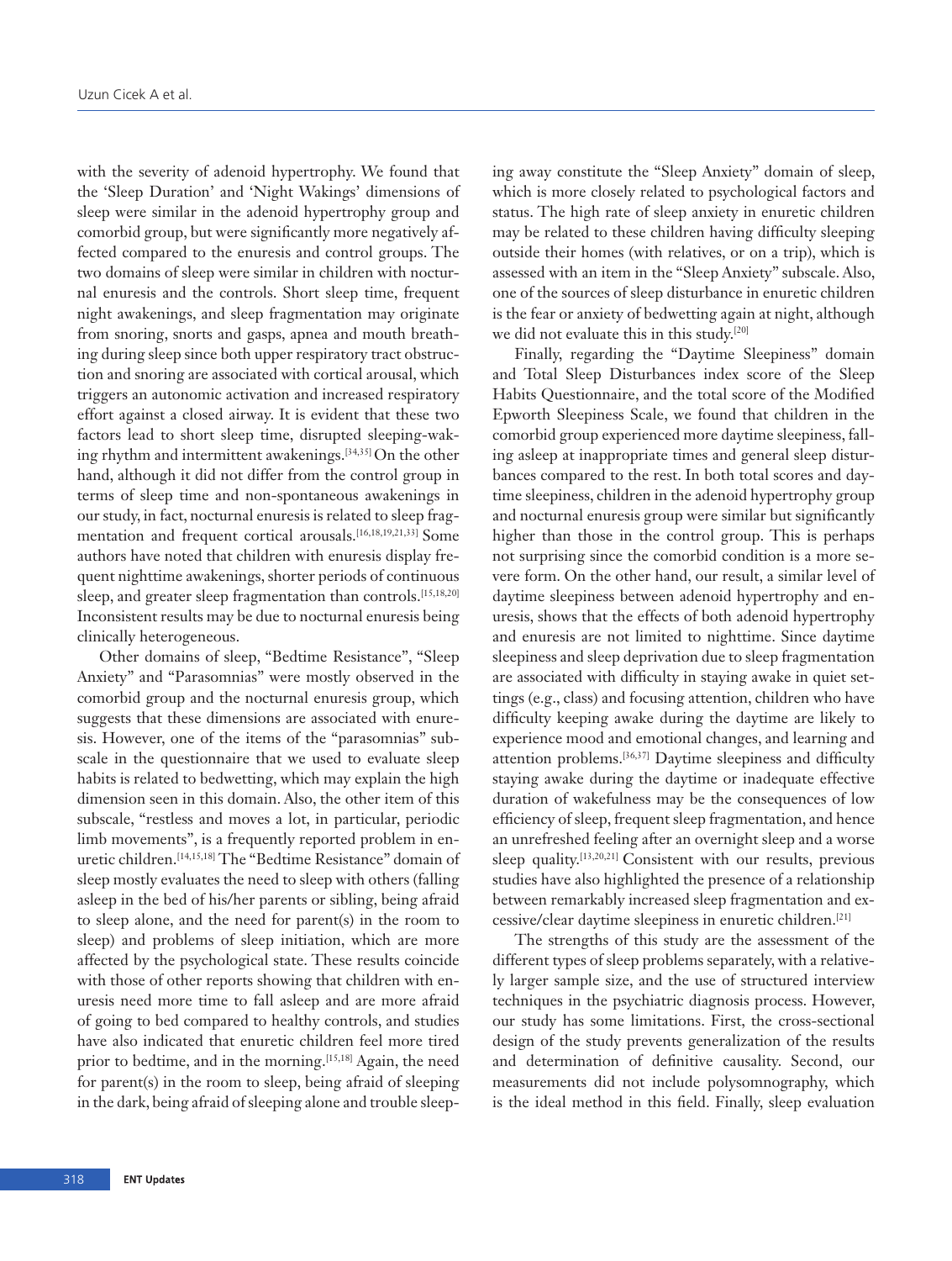was not repeated after treatment for enuresis and adenoid hypertrophy. Prospective studies conducted with advanced tests in a sleep laboratory would be substantially valuable and appropriate to achieve more conclusive results.

## **Conclusion**

In conclusion, the results of the present study lend support to the data that children with adenoid hypertrophy and enuresis have a potential increase in the risk of developing sleep problems. Specifically, the "Sleep-Disordered Breathing", "Night Wakings", "Sleep Onset Delay" and "Sleep Duration" parameters are closely associated with adenoid hypertrophy and its severity, while the "Bedtime Resistance", "Parasomnias" and "Sleep Anxiety" domains of sleep are strongly related to nocturnal enuresis. On the other hand, the "Daytime Sleepiness" parameter and "Total Sleep Disturbances index", which reflect general sleep disturbances, are equally affected by adenoid hypertrophy and enuresis. Taken together, these findings suggest that both adenoid hypertrophy and enuresis may play a role in a wide range of sleep disturbances and their maintenance, and in particular, children with comorbid adenoid hypertrophy and enuresis are vulnerable to greater sleep problems. Parents, otorhinolaryngologists, child psychiatrists and pediatricians should be aware of the relationship between enuresis and adenoid hypertrophy, that both diseases are associated with impaired sleep patterns, and that children affected by comorbidity of the two disorders

## **References**

- 1. Zaffanello M, Piacentini G, Lippi G, Fanos V, Gasperi E, Nosetti L. Obstructive sleep-disordered breathing, enuresis and combined disorders in children: chance or related association? Swiss Med Wkly 2017;147:14400.
- 2. Burg CJ, Friedman NR. Diagnosis and treatment of sleep apnea in adolescents. Adolesc Med State Art Rev 2010;21:457-79.
- 3. Kaditis AG, Alonso Alvarez ML, Boudewyns A, et al. Obstructive sleep disordered breathing in 2- to 18-year-old children: diagnosis and management. Eur Respir J 2016;47:69-94.
- 4. Elimination Disorders. In: American Psychiatric Association: Diagnostic and Statistical Manual of Mental Disorders, Fifth Edition. Arlington, VA: American Psychiatric Association; 2013. p. 355-7.
- 5. Austin PF, Bauer SB, Bower W, et al. The standardization of terminology of lower urinary tract function in children and adolescents: update report from the standardization committee of the International Children's Continence Society. Neurourol Urodyn 2016;35:471-81.
- 6. Neshat A, Miranzadeh-Mahabadi S, Miranzadeh-Mahabadi H, Kelishadi

experience more sleep disturbances. It also would be advisable to screen children with adenoid hypertrophy in terms of enuresis, and vice versa.

**Acknowledgments:** The authors would like to thank all the children and their families who participated in this study.

**Ethics Committee Approval:** All procedures performed were in accordance with the ethical standards of the Sivas Cumhuriyet University Clinical Research Ethics Committee (No: 2019-12/18, Date: 11.12.2019).

**Informed Consent:** All participants accepted to participate in the study, and written and verbal informed consent was obtained from the parents of each child.

**Author Contributions:** Designing the study – A.U.C, A.B., E.E.A.; Collecting the data – A.U.C, A.B., E.E.A.; Analysing the data – A.U.C, A.B., E.E.A.; Writing the manuscript – A.U.C and A.B.; Confirming the accuracy of the data and the analyses – E.E.A.

**Conflict of Interest:** The authors have no conflicts of interest to declare.

**Financial Disclosure:** The authors declare that this study has received no financial support.

R. The association between adenoid hypertrophy and enuresis in children, J Compr Ped 2016;7:32771.

- 7. Karakas HB, Mazlumoglu MR, Simsek E. The role of upper airway obstruction and snoring in the etiology of monosymptomatic nocturnal enuresis in children. Eur Arch Otorhinolaryngol 2017;274:2959-63.
- 8. Balaban M, Aktas A, Sevinc C, Yucetas U. The relationship of enuresis nocturna and adenoid hypertrophy. Arch Ital Urol Androl 2016;88:111-4.
- 9. Satti SA, Medani SA, A. Elabyad M. Primary nocturnal enuresis in children presenting to the outpatient Department of Khartoum ENT Teaching Hospital with adenotonsillar hypertrophy, Khartoum, Sudan. Basic Res J Med Clin Sci 2015;4:15-9.
- 10. Kaya KS, Türk B, Erol ZN, Akova P, Coşkun BU. Pre- and post-operative evaluation of the frequency of nocturnal enuresis and Modified Pediatric Epworth Scale in pediatric obstructive sleep apnea patients. Int J Pediatr Otorhinolaryngol 2018;105:36-9.
- 11. Walter LM, Biggs SN, Nisbet LC, et al. Augmented cardiovascular responses to episodes of repetitive compared with isolated respiratory